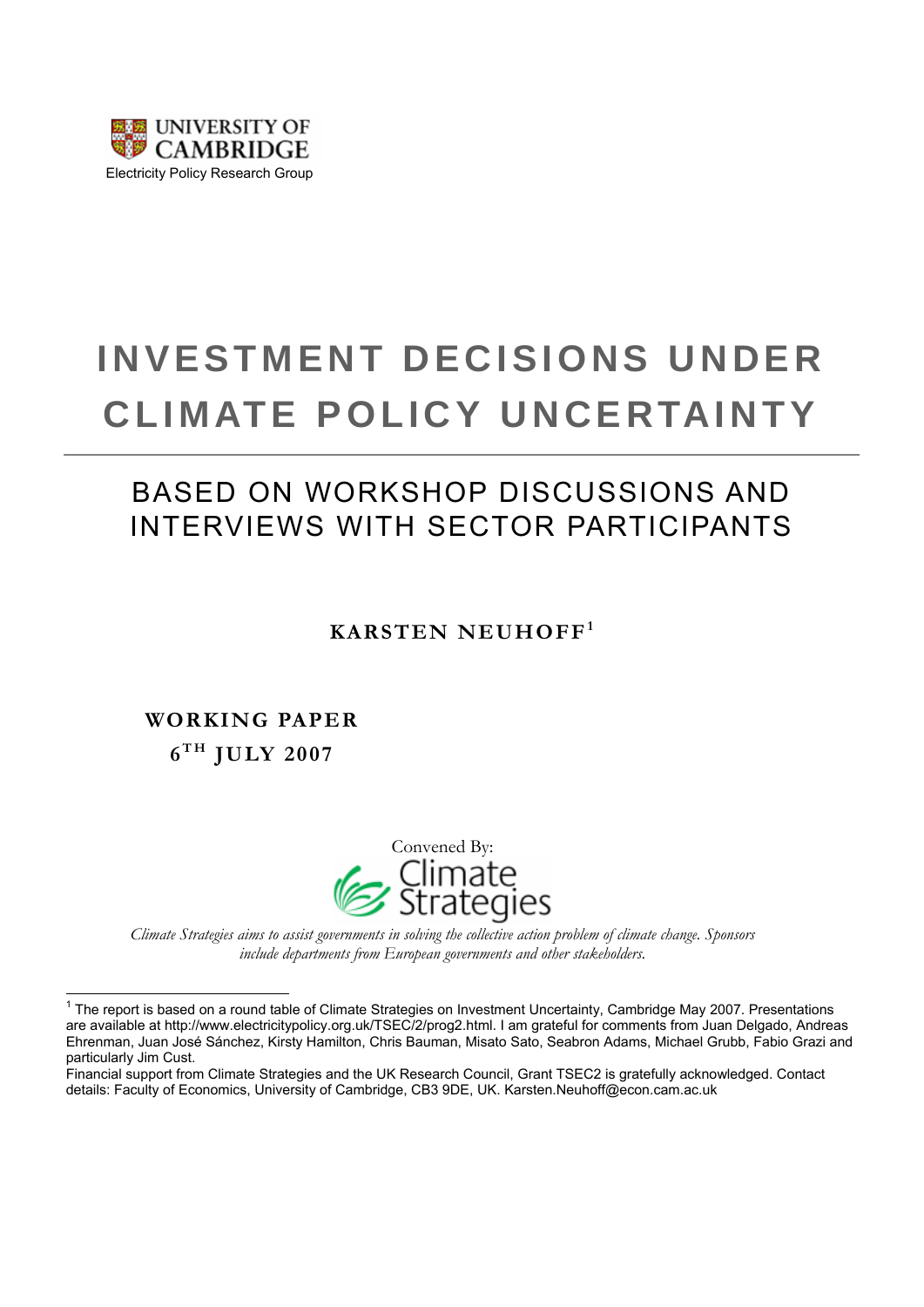## INVESTMENT DECISIONS UNDER CLIMATE POLICY UNCERTAINTY

### **Based on workshop discussions and interviews with sector participants**

## **1 The qualitative argument**

Dealing with price uncertainty is nothing new for investors in energy-related markets. The impact of the additional uncertainty relating to  $CO<sub>2</sub>$  prices and allocation methodologies may first appear to be limited. However, there are two aspects to be considered:

First, emissions trading and climate policy in the wider context are subject to *regulatory* uncertainty – at what level of stringency and under what rules  $CO<sub>2</sub>$  markets and other policy instruments are implemented:

- By its very nature, regulatory uncertainty is driven by rather soft factors relating to future decisions by policy makers. These are difficult to quantify, therefore it is difficult to attribute probabilities to different scenarios.
- Climate policy has international objectives and involves activities by many nations. The evolution of such non-corporative games is particularly difficult to predict as frequently multiple outcomes are feasible (see presentation Smeers).
- If climate policy is implemented only in part of the world, then leakage can influence certain sub-sectors. Again, these distortions are difficult to quantify and predict and puts additional pressure on policy makers.
- The additional uncertainty complicates investment choices or creates additional costs for capital.

Second, where a trading framework has been clearly established – e.g. within the ETS after the national allocation plans have been decided upon – price formation is subject to market forces, and thus much of the price uncertainty is typical market uncertainty. While price uncertainty is typical to many markets, we acknowledge that the  $CO<sub>2</sub>$  price uncertainty has some special features:

- There are no natural lower bounds for  $CO<sub>2</sub>$  prices, in contrast to most commodities where marginal production costs set 'natural price floors'.
- The lack of a long-term price history implies that there is no 'objective' approximation for the future price formation. There is not even a long-term supply and demand balance as was available for many markets formed at deregulation to approximation of history of shadow prices.
- Some industries and their share-holders have become accustomed to live with e.g. oil price risk. (i) Shareholders of oil companies might benefit from the exposure to oil prices and use it to hedge other positions in their portfolio.  $CO<sub>2</sub>$  price uncertainty is another dimension of uncertainty that is difficult to quantify and use as hedge in a portfolio. As a result investors perceive it as risk for operating costs. (ii) The energy business exhibits large scale vertical integration – to some extent as a means to protects against price and margin fluctuation. It will at least require a significant transition period to adjust industry structures such that the integration protects against  $CO<sub>2</sub>$  price uncertainties.

Even where prices formation occurs in markets, there is a long history and ongoing efforts of government intervention, e.g. by provision of export credit guarantees or strategic oil reserves. Projects like commodity price stabilisation have also been very popular particularly where they intended to reduce risks for small farmers (Newbery and Stiglitz, 1981). However, they frequently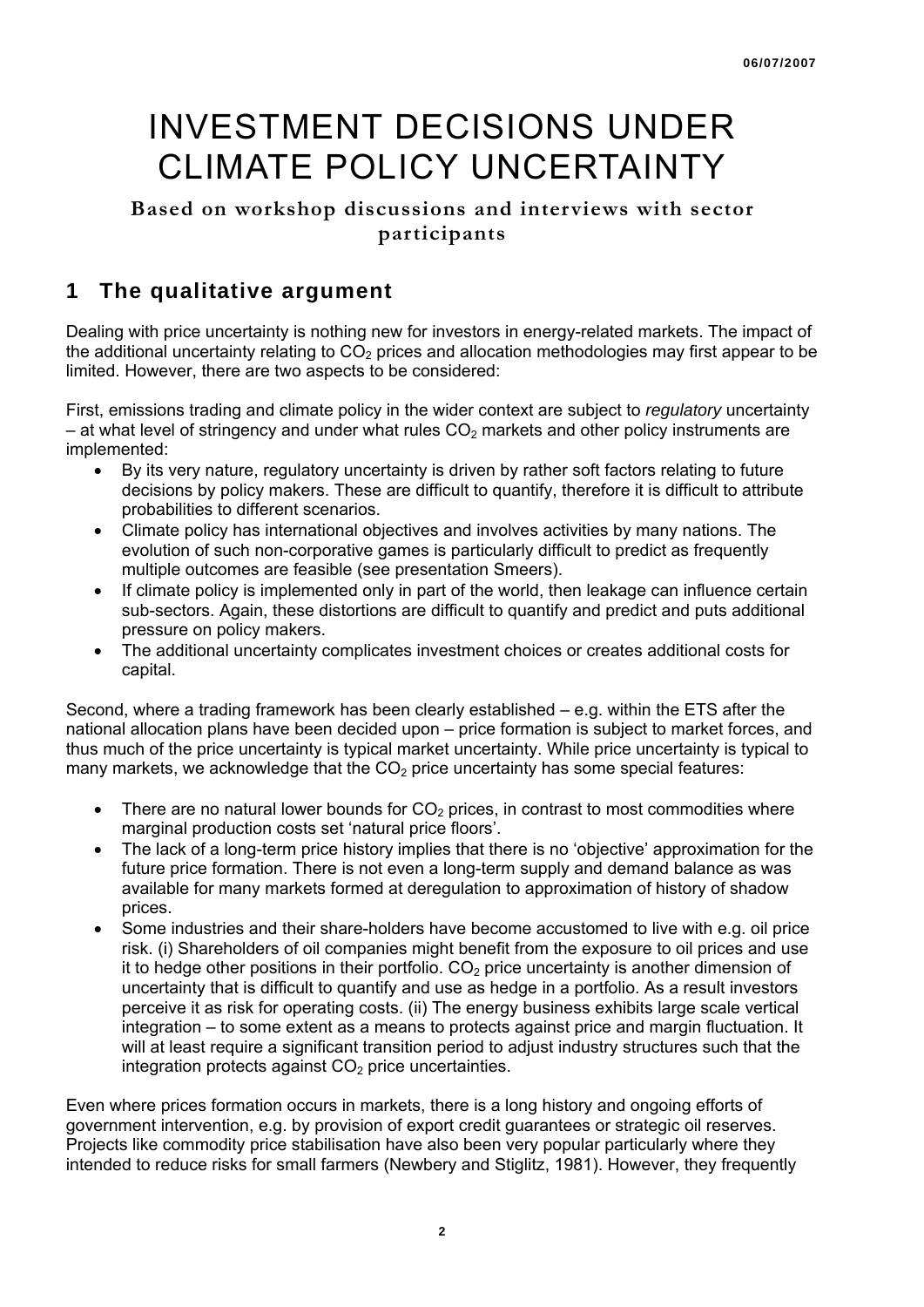failed because (i) storage costs are high (ii) coordination among multiple countries is difficult. Some aspects of 'commodity price stabilisation might be easier to implement for  $CO<sub>2</sub>$ . For example, price floors for  $CO<sub>2</sub>$  allowances usually do not create real costs for governments where allowances are auctioned but could even stabilise revenue streams.<sup>[2](#page-2-0)</sup>

## **2 Perspectives by different decision makers**

We started the workshop with what we perceived to be a broad question: how do investors' perceive the uncertainty about  $CO<sub>2</sub>$  policy and prices and how does this uncertainty affect their investment choices? The subsequent discussions revealed that different sectors and organisations differ in their response to the uncertainty for historic, institutional and technological reasons (see also Hamilton and Kenber 2006).

In a very simplified picture we could describe four sets of investors:

• **Oil majors** are used to carrying out investments with long horizons against internally developed scenarios of the global market and policy evolution. The stringency of current policies is important political signal, as they are an indicator for the credibility of future targets. From long-term targets and perspectives the role of different technologies or the implied long-term carbon prices is deduced. Investment projects are then benchmarked against projects of other business units and companies to ensure a competitive advantage and profitability.

Current spot and forward prices are less importance for long-term investment decisions of oil majors, and more relevant for risk and uncertainty analysis to determine and manage exposure to upside and downside risks. For example, the break even point required for new investment still is in the order of 25 \$/bbl despite oil price levels and forecasts exceeding the 50\$/bbl range. Even reasonable carbon prices are unlikely to have a measurable impact on oil demand due to inelastic demand and already high taxes particularly in the EU. Transportation sector specific policies are likely to be more relevant.

<span id="page-2-0"></span> $\frac{2}{10}$  If the allowance price falls to zero while CO<sub>2</sub> allowances are auctioned, then government revenues also vanish. With a reserve price in the auction a somewhat smaller supply is auctioned at a positive price.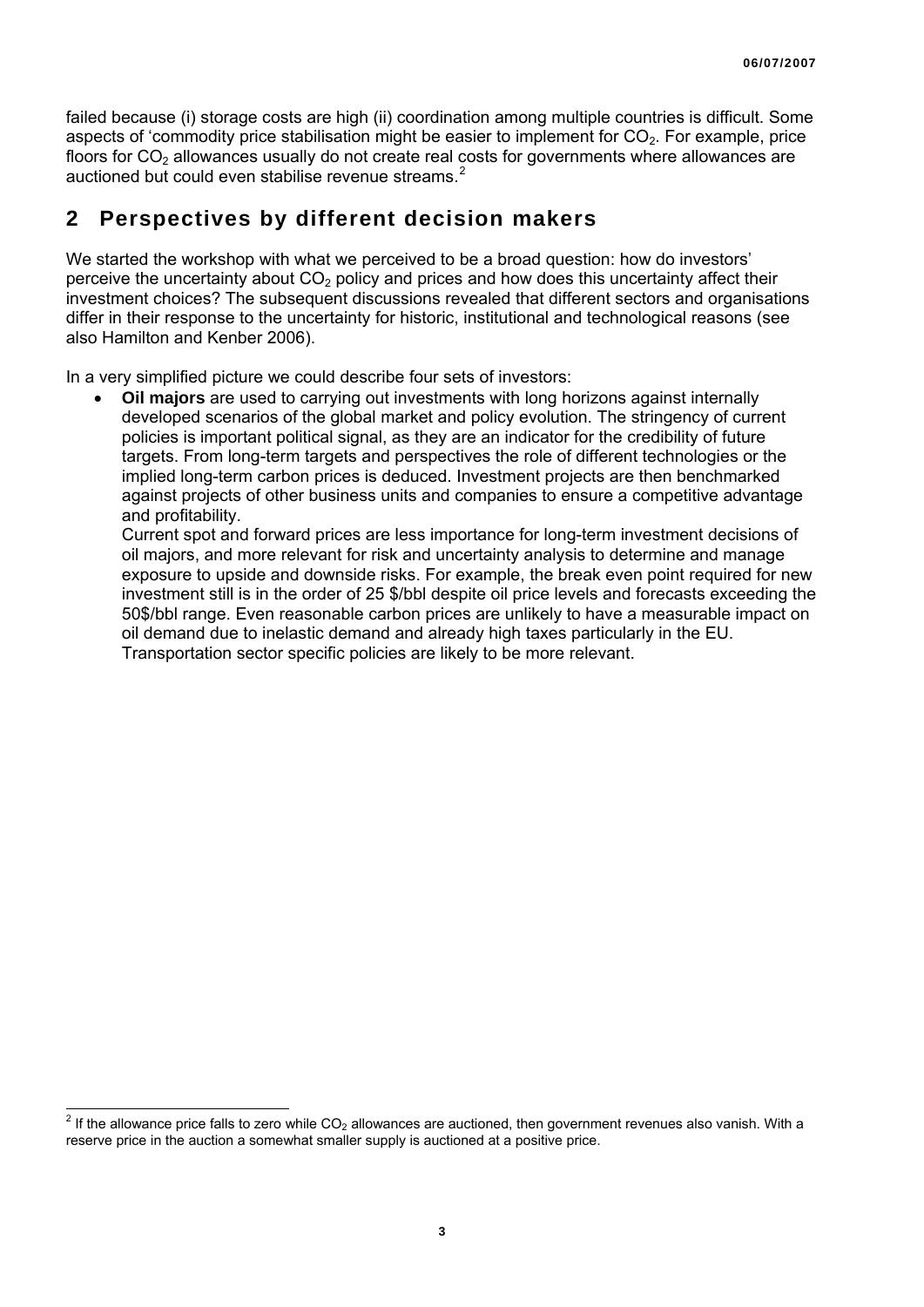

*Figure 1 Using long-term emission targets to assess role of different technologies over next decades.[3](#page-3-0)*

• **Technology developers and manufacturers** are always eager to take forward their new technology – but to obtain funding and in kind resources they have to show to third parties credible scenarios for the role of their technology. They cannot use the approach of oilmajors to deduce the future market share of their technology from future emission targets, because (i) internally developed scenarios illustrating the role of a certain technology are not credible to third parties (ii) many pathways lead to long-term emission targets, and the time when for example renewables start to make significant contributions to the energy mix can vary significantly between feasible scenarios. Explicit renewable targets, e.g. for 2020, can provide reassurance that policies will be in place to address technical and administrative barriers for the deployment of renewables. They can contribute to confidence that there will be a market for successful technologies in the time frame required by investors.



*Figure 2 Using renewable targets to assess role different renewable technologies can play in portfolio* 

• **Utility companies** have experienced over decades how regulatory and policy choices determine investment outcomes. The differing market shares in nuclear across countries illustrates that such policy preferences are difficult to explain using simple economic

<span id="page-3-0"></span>**EXECUTE 13**<br><sup>3</sup> Assuming the energy provided from existing nuclear stays constant.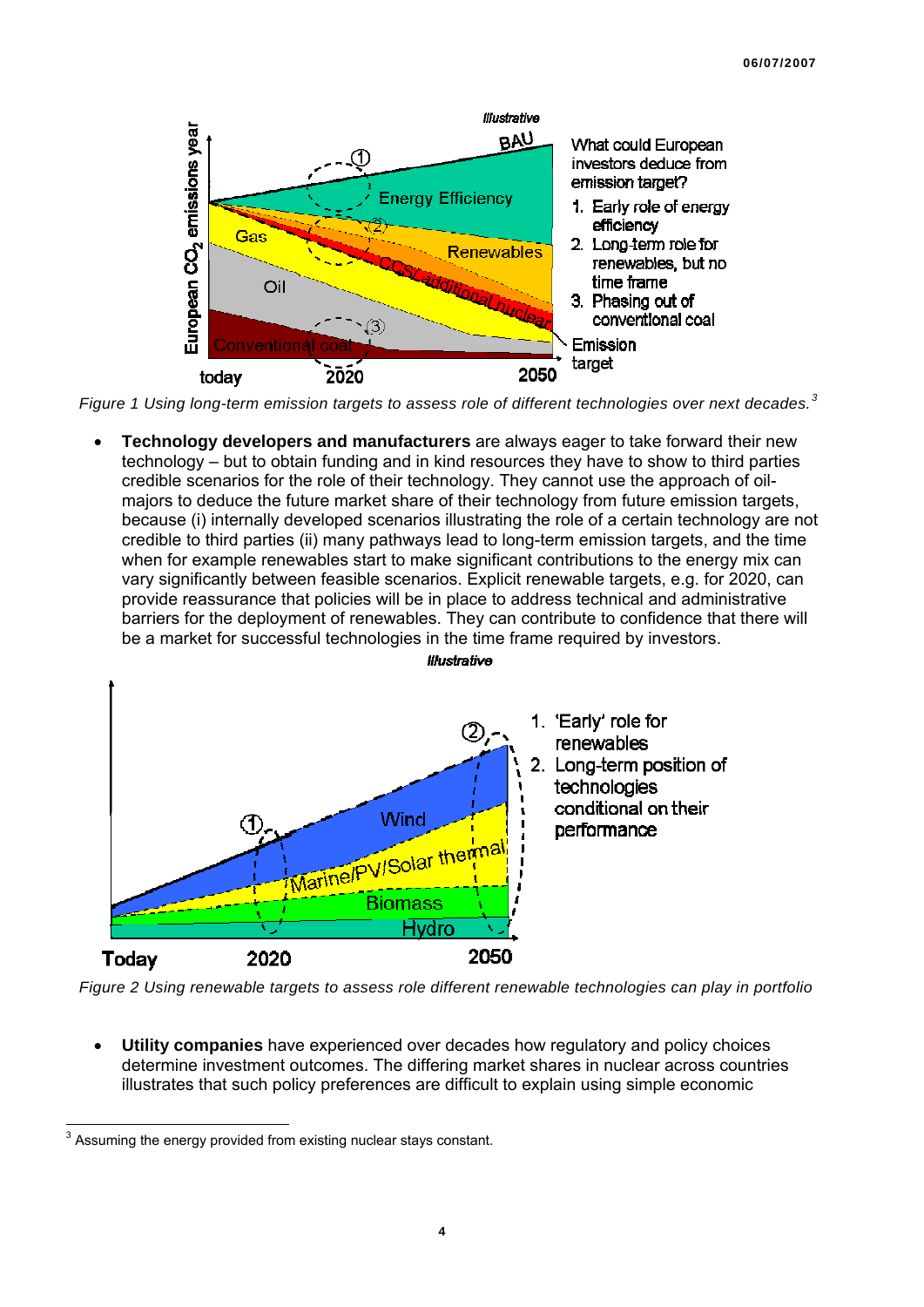reasoning. Utilities are therefore mainly guided by current policy frameworks, like ETS, when assessing investment choices. Current prices, forward prices, and existing policies are dominant drivers for investment choices and only very credible commitments to changes of these policies will affect decisions. $4$  In the absence of any such strong guidance, some utility companies might continue with traditional investment approaches, mainly focusing on diversification between coal and gas. This is a particularly the case where stated policy goals are inconsistent - like reducing import dependency (more domestic coal) and reducing emissions (more imported gas).

• **Banking services** provide debt to finance investments across different sectors. They have to implement internal control mechanisms to ensure individual business units do not take excessive risks. Thus they cannot allow business units to engage in speculation about future evolution of markets and policies. They prefer to use data on historic performance of technologies and sectors to assess investment risks. In the absence of historic data they accept policies if they are sufficient simple, transparent and credible. Investments that are projected financed including a significant debt share are thus subject to the evaluation of banks.



*Figure 3 CO2 price projections and their impact for different agents involved in investment decisions* 

[Table 1](#page-5-0)illustrates which uncertainties 19 interviewed investors across various sectors from various sectors consider to be important in their decision process.

<span id="page-4-0"></span><sup>————————————————————&</sup>lt;br><sup>4</sup> For example a survey among utilities at the end of 2005 and start of 2006 suggested that business required 'courage' to make investments where the return is dependent on there being a carbon price in 2013 (Hamilton and Kenber 2006)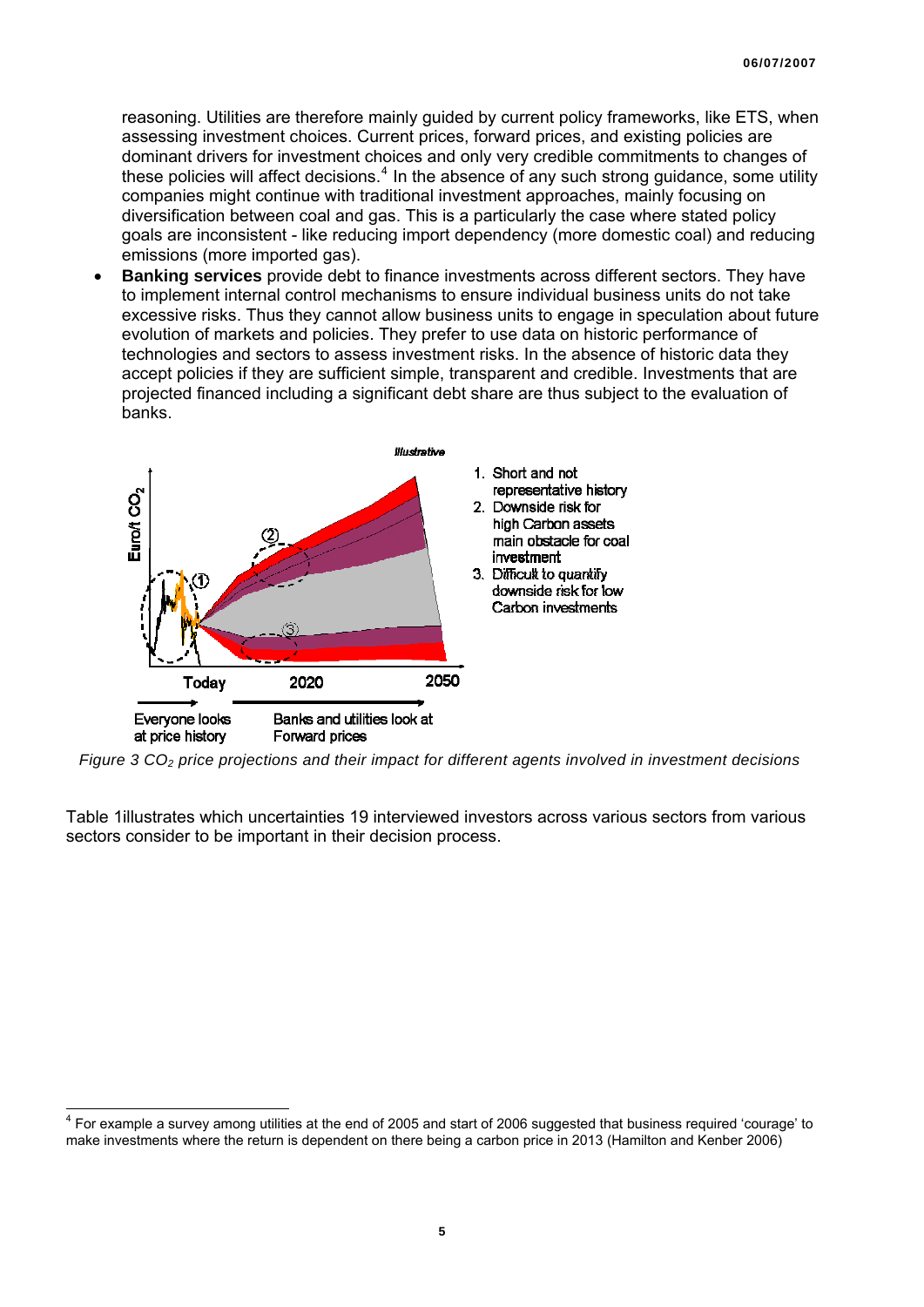| Uncertainties considered very<br>important for investment<br>decisions (survey n=20) | Bank | Utilitv | Oil major | Tech.<br>company |
|--------------------------------------------------------------------------------------|------|---------|-----------|------------------|
| Demand uncertainty                                                                   |      |         |           |                  |
| Output price uncertainty                                                             |      |         |           |                  |
| Fuel price uncertainty                                                               |      |         |           |                  |
| CO <sub>2</sub> price uncertainty                                                    |      |         |           |                  |
| Technology uncertainty                                                               |      |         |           |                  |
| Regulatory uncertainty                                                               |      |         |           |                  |
| Exchange rate risk                                                                   |      |         |           |                  |

*Table 1 Uncertainties considered by different actors* 

<span id="page-5-0"></span>To implement successful climate policy we need to better understand and address these uncertainties, for example:

- Confidence of technology developers and manufacturers that government policies will be in place to foster demand for renewable technologies and energy efficiency to allow learning by doing and cost reductions to enter the wider market. This will accelerate innovation in low Carbon technologies create confidence that reduction targets can be achieved.
- Credibility of long-term targets will influence governments and oil majors to assess and pursue lower Carbon investment options.
- Credibility of mid and long-term targets increases credibility of mechanisms and instruments like ETS and ensures that they influence investment decisions.
- In the absence of meaningful historic price trends for  $CO<sub>2</sub>$  that could allow banks to assess risk of low  $CO<sub>2</sub>$  prices, other mechanisms that allows for the use of (cheap) debt/bonds to finance low Carbon projects can be provided.<sup>[5](#page-5-1)</sup>

## **3 Quantification of the impact of CO2 policy uncertainty**

The tricky part of economics is that one can always identify many incentives that influence investment, operation and consumption choices. So how big is the effect of  $CO<sub>2</sub>$  policy and price uncertainty relative to other uncertainties, and does it matter for timing or technology choice of investment decisions?

[Table 2](#page-6-0) illustrates how investors across different sectors emphasis the importance of different appraisal methods for their investment decisions.

<span id="page-5-1"></span> $5$  For example a price floor reduces the risks for governments of issuing CO2 certificates below a lower bound of estimated social costs of emitting CO<sub>2</sub> and can thus reduce costs for society in addition to facilitating financing. Long-term option contracts on  $CO<sub>2</sub>$  prices, issued by governments or private sector, could also provide contractual guarantees that facilitate investment choices.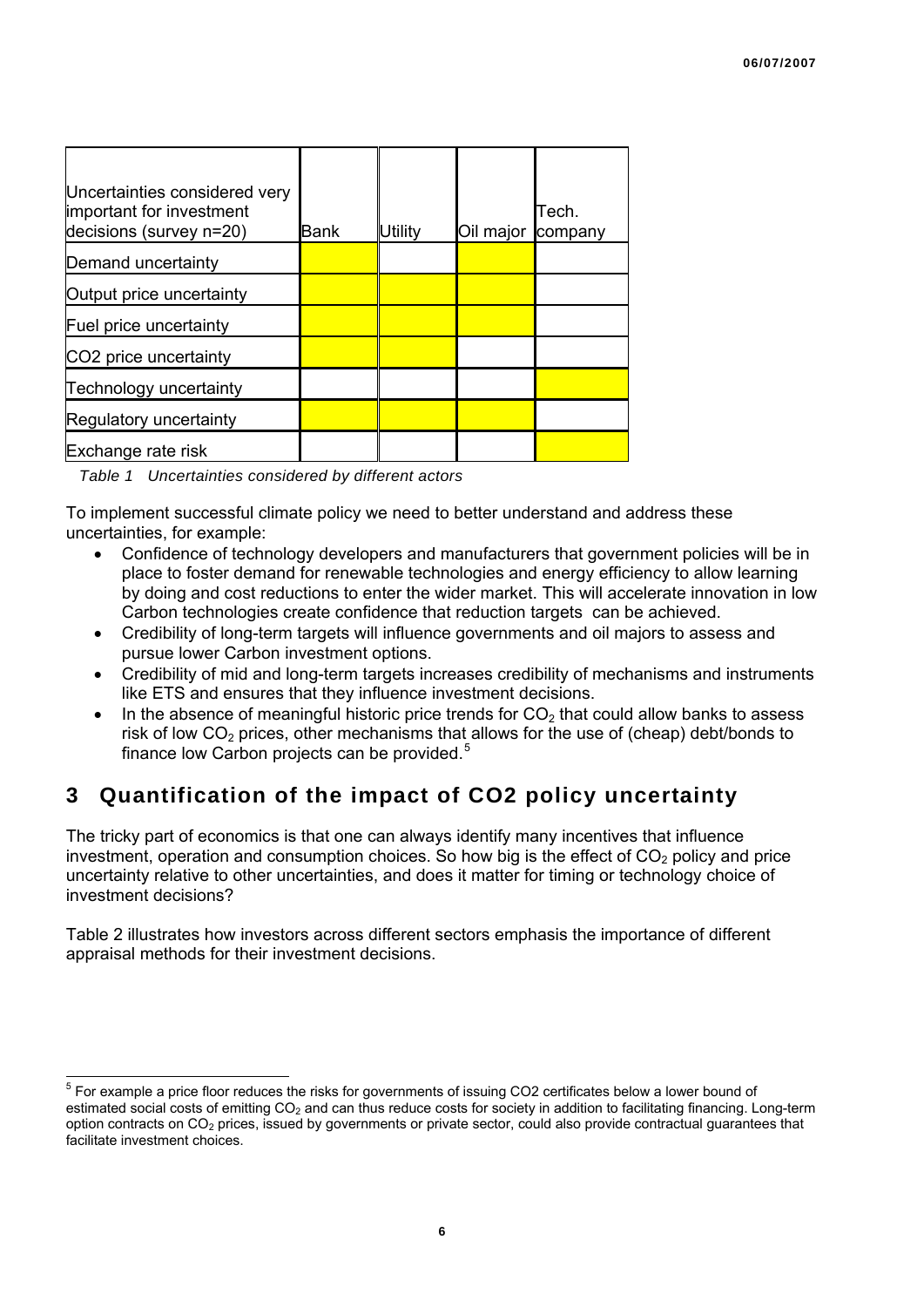| Appraisal methods important<br>for investment decisions<br>(survey $n=20$ ) | Bank | Utilitv | Oil major | Tech.<br>company |
|-----------------------------------------------------------------------------|------|---------|-----------|------------------|
| Scenario analysis                                                           |      |         |           |                  |
| Computational model                                                         |      |         |           |                  |
| CAP-M                                                                       |      |         |           |                  |
| Value at risk                                                               |      |         |           |                  |
| Real option                                                                 |      |         |           |                  |
| Calculation of feasible<br>financial structure                              |      |         |           |                  |
| System dynamics                                                             |      |         |           |                  |

<span id="page-6-0"></span>*Table 2 Results of survey among investors as to what appraisal methods they apply*

### **3.1 Does CO2 policy uncertainty matter for the timing of investment decisions?**

We will use a very simplified model to illustrate the impact of different modelling frameworks on investment decisions.

Assume an investor has to decide on investing into a power station at costs of c=900 Euro. The future profits are conditional on the stringency of the future climate policy. With p=0.5 probability future climate policy is stringent, and the investor makes discounted net profits of π<sub>2,1</sub>=1500 Euro and with 1-p probability the policy is not stringent and the investor will make discounted net profits of  $π_2$ <sub>2</sub>=500 Euro.

In this very simplified economic model, the investor calculates the net present value of the investment decision is positive, and the investor pursues the project:

E(π<sub>2</sub>-c)=  $p^*$  π<sub>2.1</sub> + (1-p)<sup>\*</sup> π<sub>2.2</sub> -c=100

#### 3.1.1 Real option approach

The investors could also wait with a decision until there is more information available - including the level of stringency of the climate policy. In this case the investor would only implement the project if a stringent climate policy results in the high profit levels for his project  $\pi_{2,1}$  and otherwise not pursue any investment. This increase the expected value of the project

E(max( $\pi_2$ -c,0))=p\*( $\pi_2$ <sub>1</sub>-c) + (1-p) \* 0 = 300

Blyth and Yang apply a similar monopoly model to investment decisions in a continuous time model [\(Figure 4\)](#page-7-0).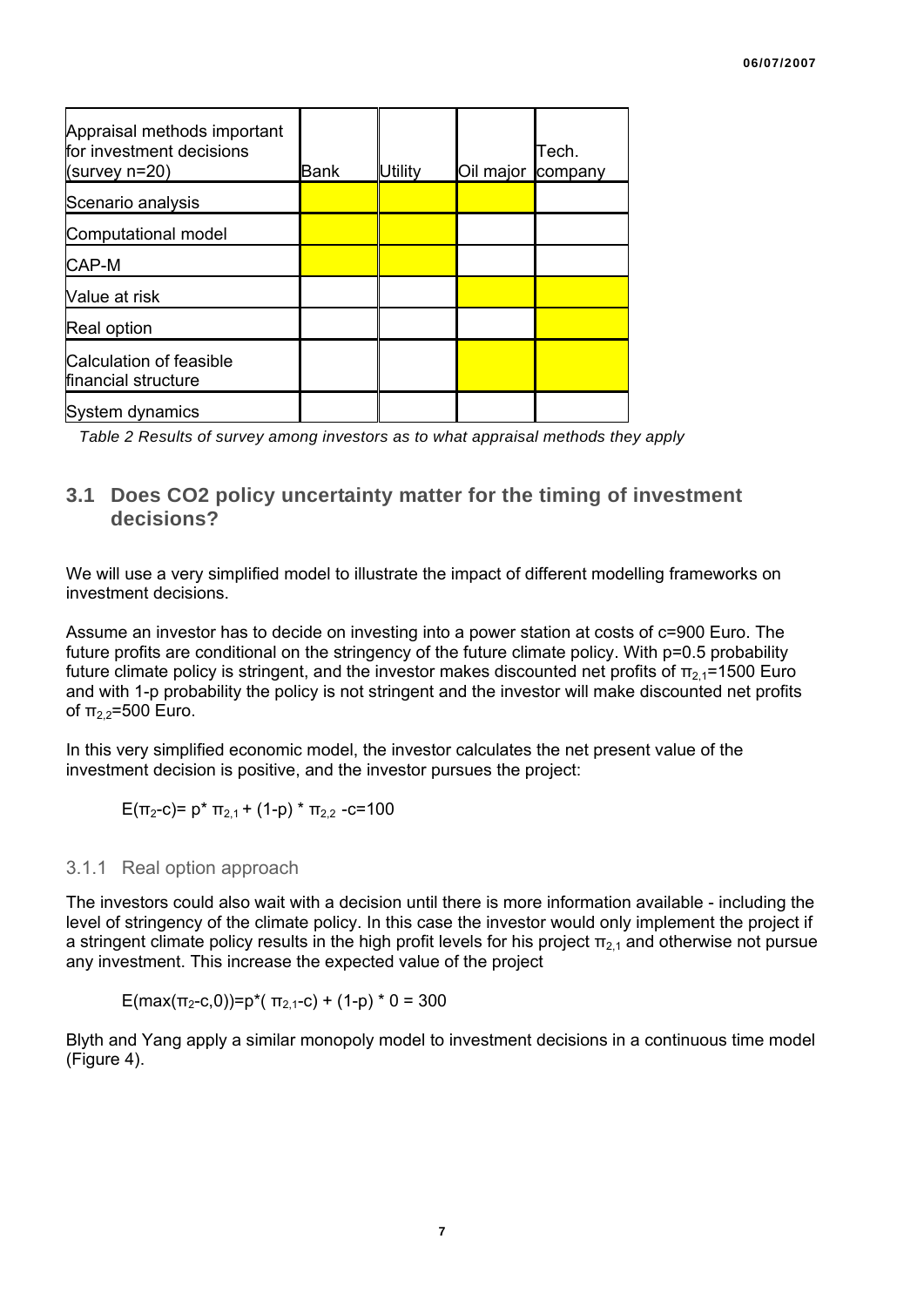

<span id="page-7-0"></span>*Figure 4 Increased margin required for monopolist to invest in gas power station before regulatory uncertainty is resolved to compensate for option value of waiting (Blyth and Yang, 2007)*

This very simple result only holds with monopoly power. In a competitive environment a competitor might pre-empt the incumbent and build the project in period one at expected profits of 100. This might satisfy market demand, and prevent the monopolist of building in period two. This illustrates that the real option of value is influenced by the level of market power in the system.

An additional simplification of the model relates to the investment time frames. Planning, permitting and constructing process of large investment projects lasts many years. While it might be possible to pursue multiple options throughout the initial stages of such a process, eventually companies have to commit to one project and time frame. The time lag between final commitment to a power plant and commissioning varies across technologies but can last several years. Particularly where regulatory uncertainty is a re-curing event – e.g. five year commitment periods – this could significantly reduce the value of waiting for investors.

#### 3.1.2 Risk premium - principle

Various approaches are used to assess the risk premium investors have to pay to access capital if the returns are uncertain. The risk premium results in increased discounting of future returns. A project with stable and secure cost and revenue streams could for example be financed at weighted costs of capital in the order of 6%. Projects with more risky returns create risks for investors and have to offer higher returns. Assume a risky project has weighted costs of capital of 8.7%, (see section 3.1.4]) If funds have to be acquired for example for seven years, then the risk premium increases the costs of the project by the factor  $(1.087/1.06)^{7}$ =1.2. This implies the effective costs of the capital investment are 20% higher because of the higher risk. In our example this would imply perceived investment costs increase from 900 Euro to 1080 Euro and thus above the investment threshold in period one. The investment would be delayed and only pursued if there is evidence of the stringent climate regime in period two.

Many approaches are used to explain the origin of such risk premia, the Capital Asset Pricing Model and leveraging capital will be discussed below.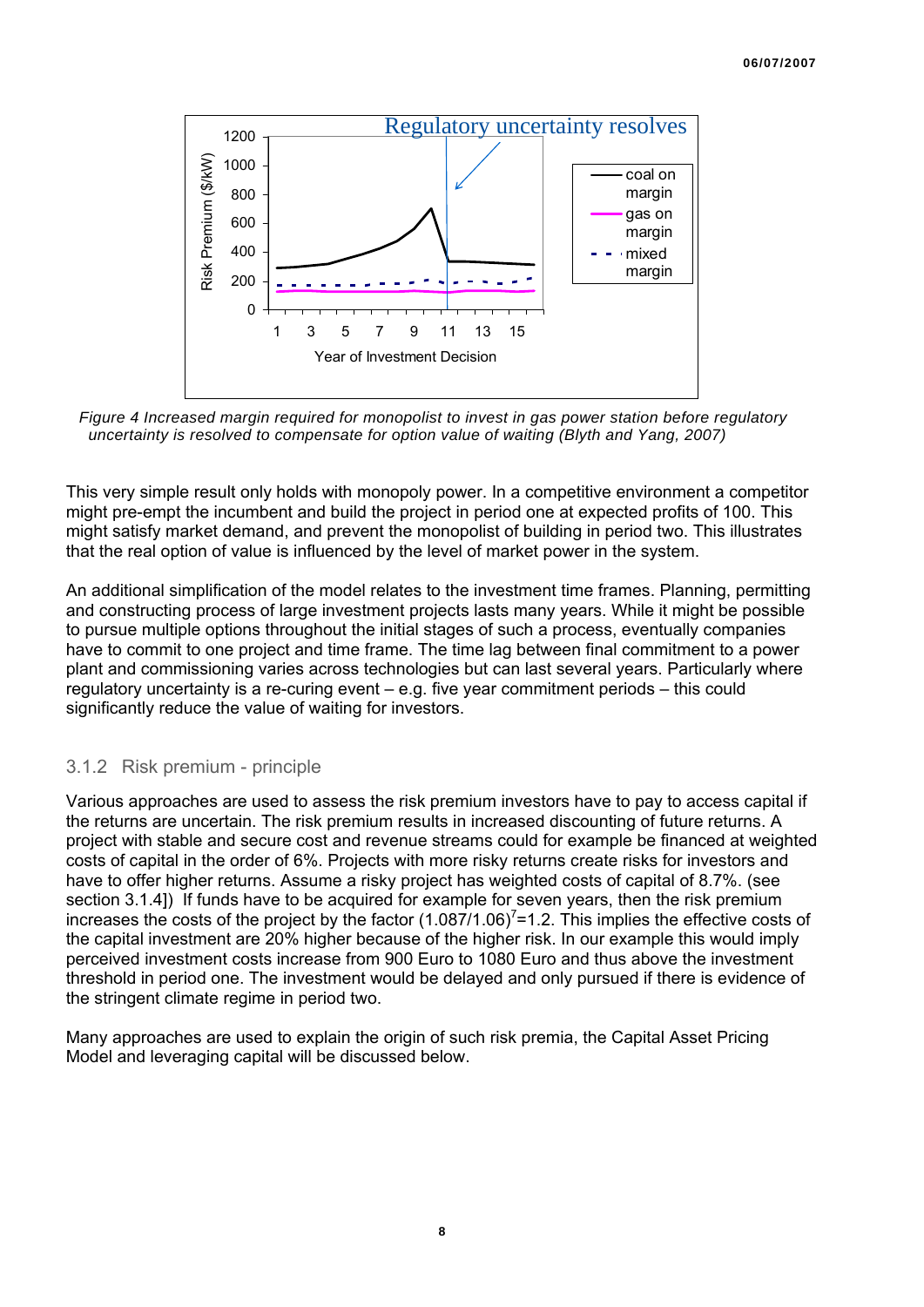#### 3.1.3 Risk premium – CAPM

The Capital Asset Pricing Model assumes that capital can be freely allocated between various sectors. This allows investors to diversify their portfolios. Any one investor only faces a very limited exposure to an individual project, and is thus not exposed to idiosyncratic project risks.

In this framework, risks only matter for the investor, if they are correlated across the investments in the portfolio. As the investor can diversify across the entire market, only risks that are correlated with the overall market performance influence the risk premium according to the CAP model. The βfactor is generally used to describe the correlation between the returns in the market and the returns of a project/company. According to this model the risk premium depends on the extent to which the profitability of the project is correlated with the overall market performance. This relationship is difficult to anticipate – as the following three examples illustrate.

Assume governments implement a stringent climate policy in the presence of robust economic performance. As the stringent climate policy results in high returns for the low Carbon project, the returns of the low Carbon project are positively correlated with the market performance. The β factor is close to one, and investors require high rates of returns. They have to wait with the implementation until scarcity prices in the market increase and provide the necessary revenue to cover the higher capital costs. This would imply, in our above example, a delay of the project.

It is however unclear how market performance is correlated with climate policy. An environmental disaster might dampen the economic performance and also provide strong evidence of climate change thus driving stringent climate policy. In this case the low Carbon projects returns are high at times of bad economic performance, the β factor is negative, and capital is cheap for low Carbon investment.

Finally, an 'exogenous' factor, like the natural gas price, could also play an important role. A strong economy results in higher gas demand and pushes up gas prices. With high gas prices,  $CO<sub>2</sub>$  prices increase to prevent that power generation shifts from coal to gas plants as this would increase emissions beyond the emission cap. Both the higher  $CO<sub>2</sub>$  prices and the higher natural gas prices would increase the profitability of a low Carbon power station. In this case the performance of the market is again positively correlated with the profitability of low Carbon power investment, and investors require positive risk premia, delaying their investment.

So far we have little historic data on  $CO<sub>2</sub>$  prices that would allow for econometric analysis to identify the most important channel. The fundamental analysis of the causalities in turn is very much conditional on the underlying assumptions about fuel prices, generation mix and political economy. This complicates the use of CAP-M to calculate the risk premium, as illustrated more thoroughly in the analysis by Smeers (forthcoming IFRI paper).

#### 3.1.4 Risk premium – Leveraging of capital

An alternative approach at assessing the risk premium starts from the simplified assumption that investors can access two types of finance. Bonds allow for access to capital at low interest rates - if borrowers can credibly reassure lenders that the debt will be serviced. Equity investors are prepared to bear more risk, but require higher rates of return. .

In the previous example debt can be raised for the amount of return that is secure (500 Euro). The remaining 400 Euros of investment costs have to be covered with equity. Assuming debt requires an interest rate of 6% and the equity investors require a rate of return of 12%, then the weighted costs of capital r equal: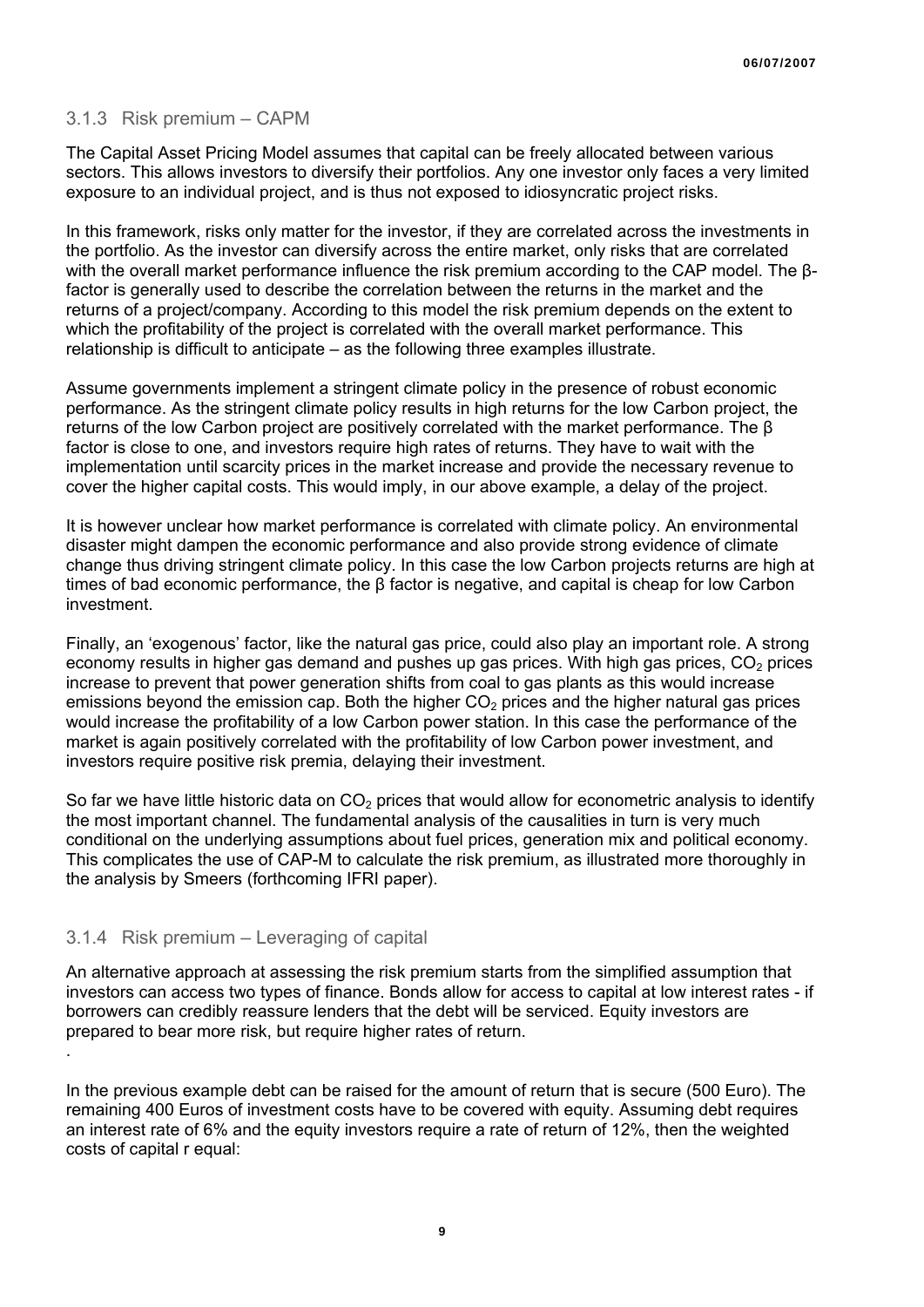#### 900 \* r = 500 \* 6% + 400 \* 12% -> r=8.7%

The higher the uncertainty of the future revenue streams of a project, the lower will be the level of debt in the financial structure. As a result the higher the amount of equity required to fund the project. This increases the weighted costs of capital for the project. For an application to nuclear power see White (2006), the presentation by Neuhoff (2007) provides applications in CDM, renewables and gas powered generation.

The approach ignores in the first simplification the correlation of equity returns with the overall market performance. This might be justified by arguing that only a limited group of people has sufficient information about a specific sector to invest in equity within that sector, e.g. the total risk appetite is limited

#### 3.1.5 Systems dynamics – investment cycles

System dynamics models offer the opportunity to integrate many more factors into the investment decisions of market participants. To allow for this additional scope, models make the simplifying assumption that might also capture some aspects of reality that agents decide based on the current situation rather than developing a perfectly consistent vision of the future. Agents might decide based on the current policy framework rather than based on expectations about the future stringency of climate policy.

System dynamics models and agent based models frequently assume that agents' behaviour is not coordinated. If several firms decide in parallel, this can induce investment cycles. Climate policy could induce multiple companies to make their investment decisions in response to key dates/decisions on climate policy. For example earlier versions of the German national allocation plan gave long-term guarantees of free allowance allocation to power stations commissioned by 2012 and thus induced a rush by all companies to pursue such projects. Thus key dates at which climate policy uncertainty is reduced could contribute to cyclical investment behaviour.

#### **3.2 Does CO<sub>2</sub> policy uncertainty matter for the choice of technologies?**

#### 3.2.1 Real option approach

Where the option of waiting for climate policy decisions delays investments in one technology type. it can bias investment to alternative technology options. For example, concerns about future allocation methodologies for free allowances affects fossil fuel plants, and could thus delay their construction. In contrast, concerns about potentially low  $CO<sub>2</sub>$  price levels are particularly relevant for low Carbon investment and could thus delay their investment. It is difficult to anticipate which effect dominates.

The grey areas in [Figure 5](#page-10-0) illustrate for which combinations of  $CO<sub>2</sub>$  prices and coal/gas price ratio the uncertainty about climate policy could delay investments in any of the depicted technologies.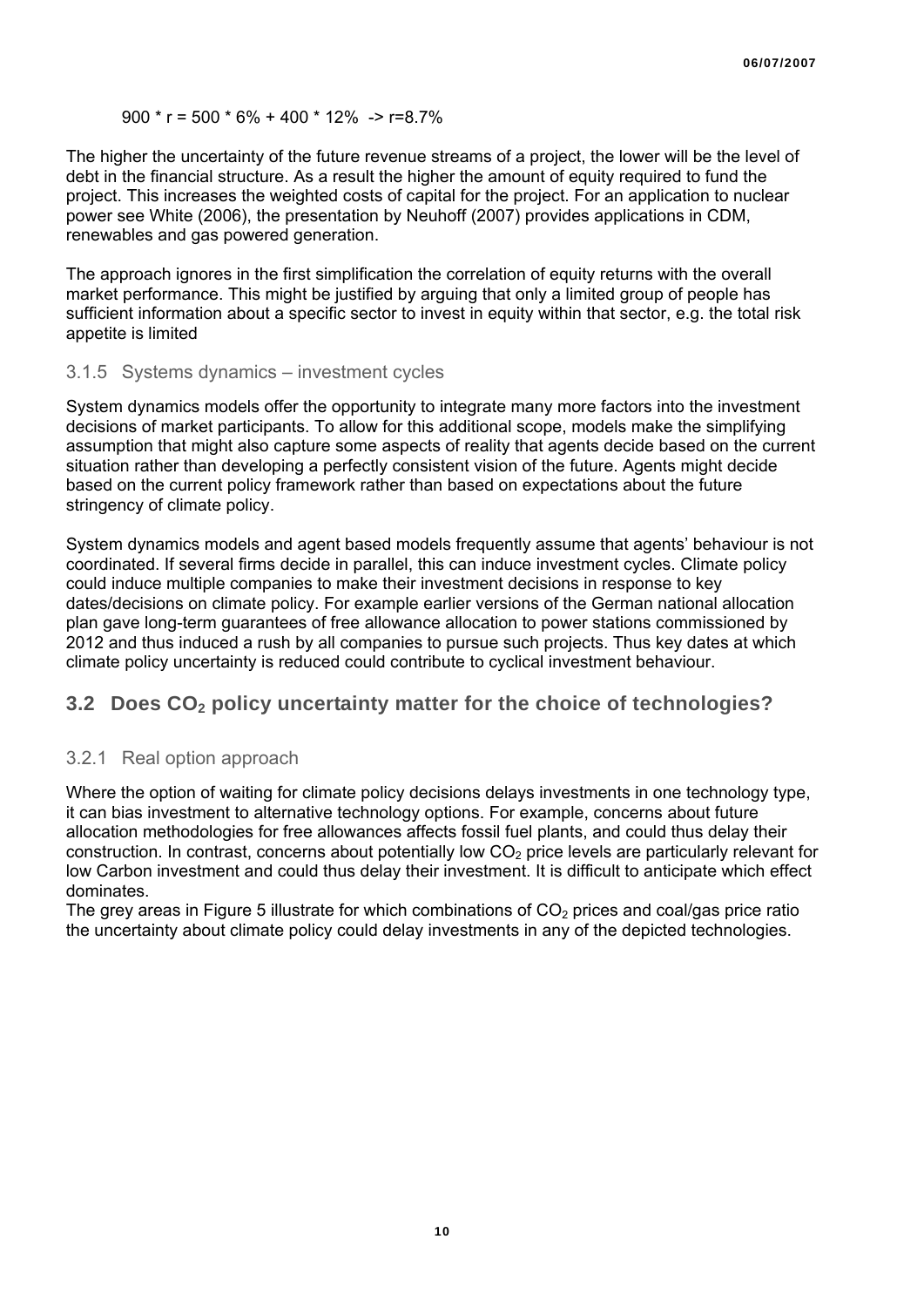

<span id="page-10-0"></span>*Figure 5 Investment delayed by monopolist if there is uncertainty about a potential jump of Carbon prices after 10 (grey areas) for coal and gas plants with and without carbon capture and storage (CCS) (Yang and Blyth 2007).* 

#### 3.2.2 Risk premium

Capital intensive technologies are particularly affected by higher risk premia. The following graph depicts the fixed and variable costs of power generation in coal, gas and wind at weighted costs of capital of 5% and 10%. This illustrates the shift towards fossil fuel generation as weighted costs of capital increase.

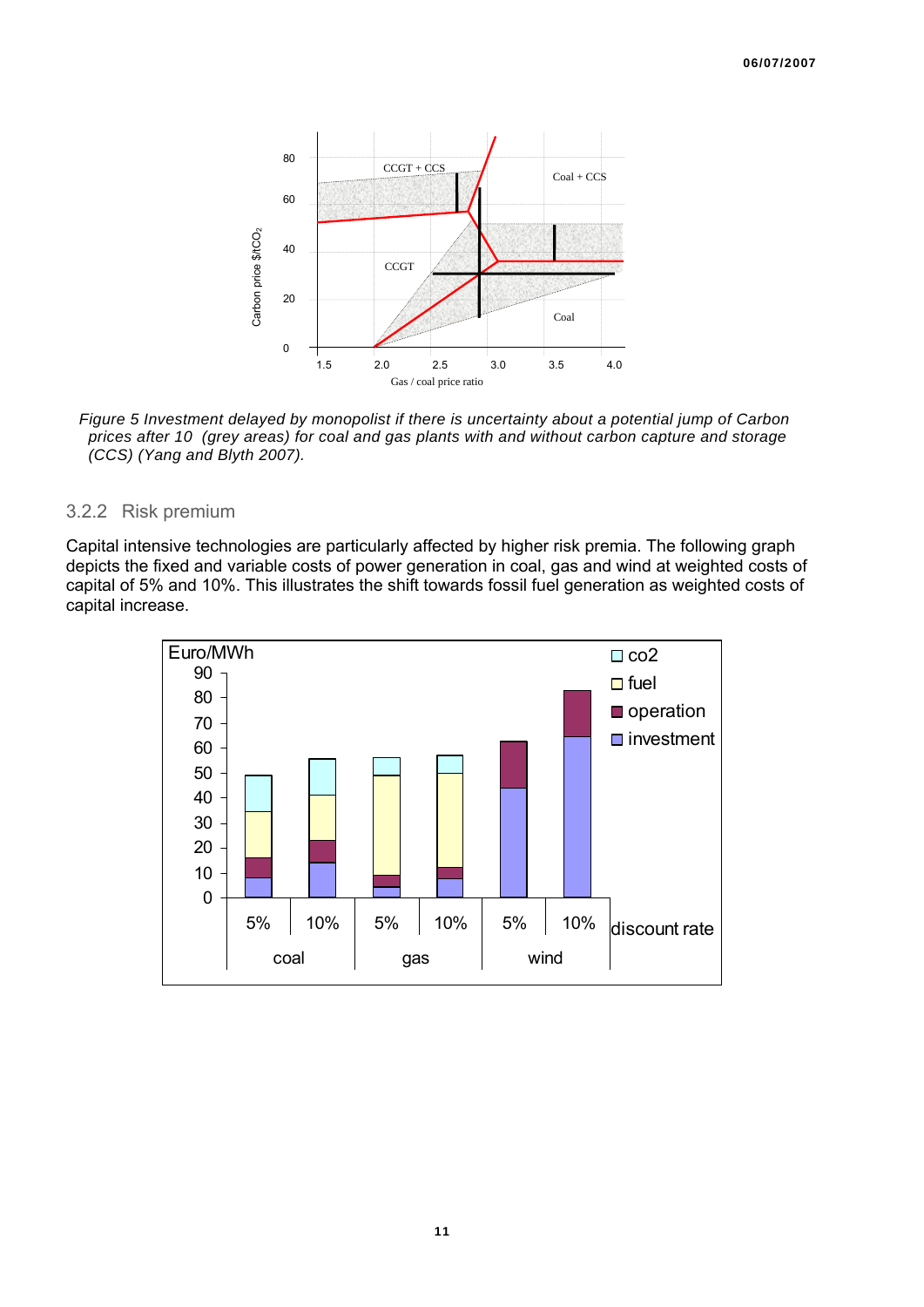*Figure 6 Levelised generation costs of different generation technologies in Germany (IEA 2005)[6](#page-11-0)*

#### 3.2.3 Systems dynamics – investment cycles

Investment cycles can have different implications for different technologies.

First, technologies where the time delay between investment decision and commissioning is shorter can pre-empt other technologies. As models with investment cycles suggest that much of the netprofit is made during years with scarce generation capacity, technologies that can be installed faster can better capture and benefit from the scarcity prices.

Second, to satisfy the demand of investors, technology producers have to rapidly produce large volumes of the technology. This favours existing generation technologies where manufacturing capacity is already available and established designs and processes allow for rapid scaling up where required. Newly emerging technologies are disadvantaged, as they have to put more emphasis on learning how to improve performance and reduce costs of the technology. This requires feedback from the product to design and manufacturing process. With rapid scaling up the focus of technology companies can be distracted from learning and the value of feedback from product to production and design might be reduced where the same production approach is replicated across multiple sites.

#### 3.2.4 Fundamental analysis

Fundamental analysis derives future price levels by modelling the interaction between investment and technology choices on the supply side and factors like GDP growth or substitutes on the demand side. Fundamental analysis has always been an important instrument to assess future market shares of different technologies, price levels and uncertainty associated with both. They are particularly relevant where technological or regulatory changes suggest that the future can not be derived by extrapolation from historic trends.

While in principle a fundamental analysis can aim to depict the global picture, in most applications a specific country/region and sector is represented. In this case various factors like fuel prices and international trade volumes have to be postulated as exogenous factors to the model.

Climate policy is another factor that can be reflected in such fundamental analysis. The global economic models that are referenced in the recent IPCC report (2007) illustrate the high level of aggregation that is required in such models. Investors that aim to make strategic – and even more so tactical decisions – about their response to climate policy based on such fundamental models face various challenges.

First, forecasts from aggregate models of economies offer some, albeit potentially biased, insights into potential future evolutions. The law of large numbers suggests that several errors on detailed variables might cancel each other (see Grubb and Ferrario 2006) thus improving the forecast. The level of uncertainty of model results is thus larger for individual sectors than for the overall economy. Assessing past US energy forecasts, Winebrake and Sakva (2006) argue that "Low errors for total energy consumption are concealing much larger sectoral errors .. [for EIA] 5-year forecasts made between 1982 and 1998 industrial sector was overestimated by an average of

<span id="page-11-0"></span>entify comparing the data for a pulverised coal power plant, a combined cycle gas turbine and an on-shore wind turbine. This endow the Comparing the data for a pulverised coal power plant, a combined cycle gas turbine and is only illustrative - gas prices are currently lower, capital costs for new investment in coal have significantly increased and the concept of levelised generation costs only make sense when assessed in combination with a demand profile or generation system, particularly when considering intermittent generation technologies like wind.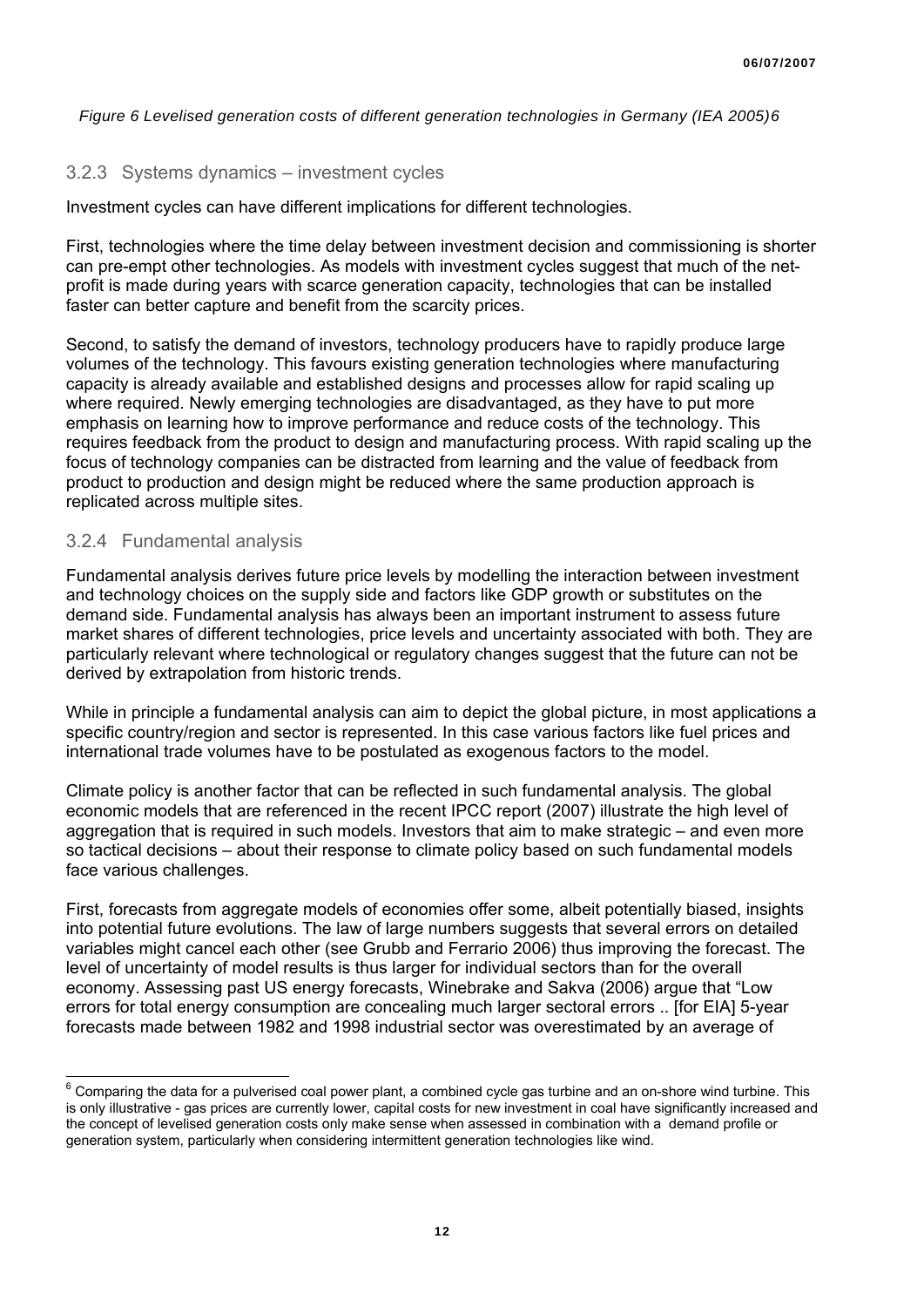5.9%, and the transportation sector was underestimated by an average of 4.5%. ..no evidence that forecasts within each sector have improved over the two decades studied here."

Second, climate policy is a political as much as a technological challenge. The stringency of future regional and global regimes is likely to be influenced by the process of international negotiations and bargaining. While results of policy processes are already intrinsically difficult to predict, game theory suggests that the interaction of multiple actors, e.g. countries, can result in multiple outcomes. While these outcomes might influence the speed of technology development and level of regional and global  $CO<sub>2</sub>$  prices, they are intrinsically difficult to model and incorporate in fundamental analysis.

Third, while in principle sensitivity analysis of the different input parameters to a fundamental analysis provides some indication about the level of uncertainty for future price levels of technological shares, this might not hold for policy uncertainty. As discussed in the previous paragraph, interaction of various actors or countries on the policy side can result in multiple outcomes, but usually the full set of possible outcomes is not modelled.

While we did not discuss in detail the potential implications for timing or technology choices of investment decisions, one of the big concerns is that the difficulty in providing robust fundamental analysis in the face of uncertainty in climate policy allows management to continue pursuing business as usual strategies.

#### 3.2.5 Scenario analysis

In practice most organisations merge the information from fundamental simulations into a smaller set of perhaps four policy scenarios, usually around four, in order to facilitate an intuitive evaluation of investment options.

CO<sub>2</sub> uncertainty has (i) added multiple dimensions discussed above and (ii) makes it even more difficult to attribute likelihoods/probability weights to the different outcomes.

The process of developing credible scenarios within an organisation facilitates communication and people involved in the process will appreciate the insights into the large uncertainties involved. The final scenarios are likely to sound very consistent. They can only capture a small fraction of the possible policy evolutions. Scenarios differ across organisations – reflecting the need to explore the main sets of uncertainties that effect the specific investment decisions.

For example in the power sector, fuel prices and demand growth are traditionally important uncertainties facing investment decisions. During the transition to a low Carbon economy the following factors become equally important for the profitability of investment decisions: future  $CO<sub>2</sub>$ prices, level and methodology of free allowance allocation and the impact of renewable policy and technology evolution on future renewables penetration.

The additional dimensions of uncertainty make it difficult to even attempt to capture the range of uncertainties in four scenarios (see Feretic and Tomsic (2005) for a probabilistic analysis capturing some of the dimensions). Companies have to make strong assumptions that various effects happen in parallel to deal with these uncertainties.

This creates significant discretion for companies to evolve their scenarios and makes it more difficult for organisations to associate probabilities with any scenario. It is likely to reduce the credibility of any such scenario. As a result, investment decisions are influenced to a larger extent by traditional approaches and intuition rather than by fundamental analysis. One concern is that senior managers might have a natural tendency to pursue conventional technologies - their longer experience with these technologies offers them a competitive advantage, individually relative to younger staff and as organisation relative to new companies entering the market.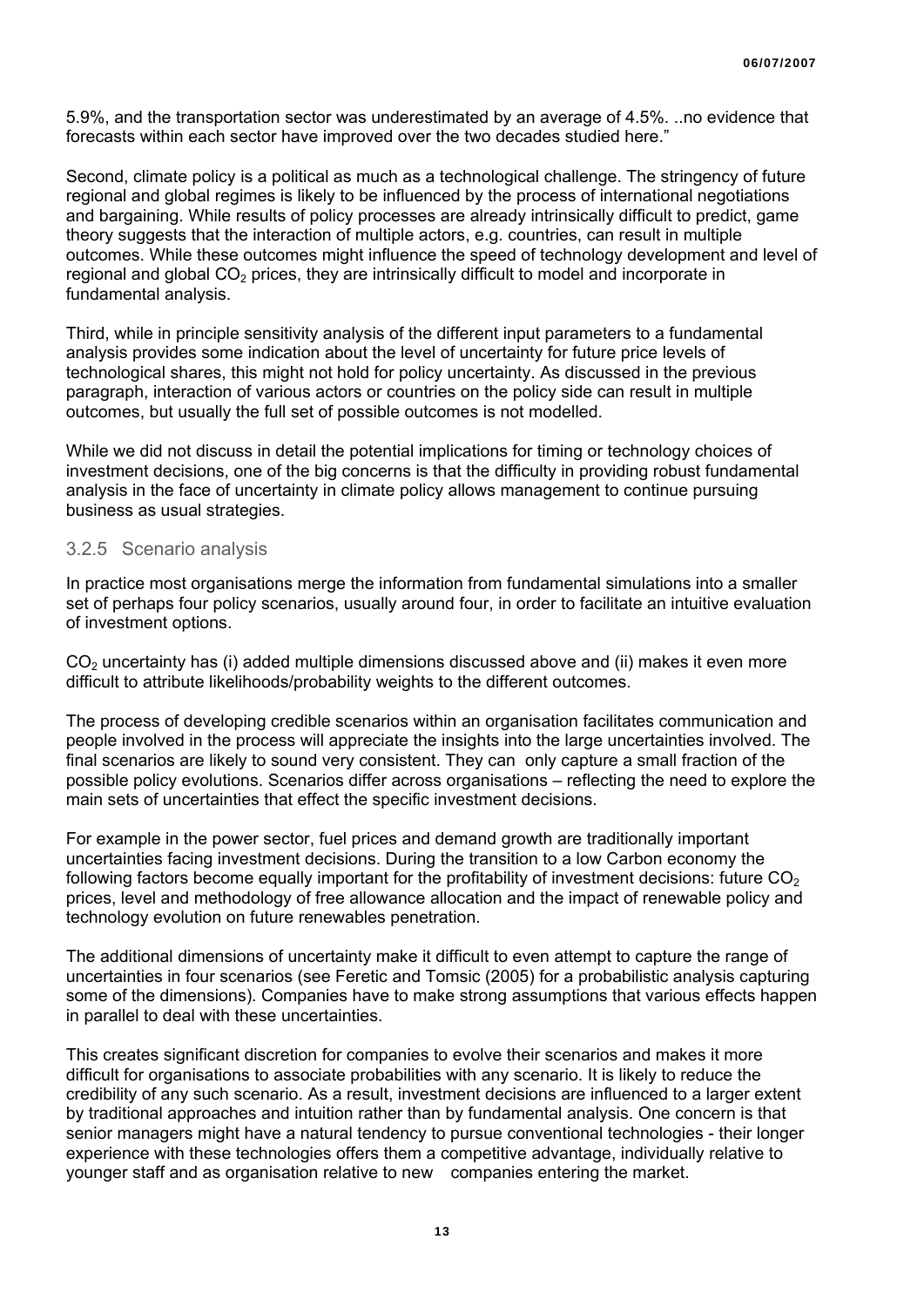In competitive markets with quick capital turnover, companies that are good in anticipating consumer taste and technology evolution succeed in capturing large market shares. One can thus argue that the market will 'select' companies with the best capabilities, including in their ability to create scenarios that allow them to make effective decisions.

However, capital turn-over in most  $CO<sub>2</sub>$  intensive industries is historically low, and frequently incumbents have strong or dominant positions in their regional markets. In addition, they have big balance sheets, hence investment decisions might not be scrutinised by banks providing debt, but only by equity analysis. The selection mechanism of the market is therefore likely to be very slow, and even companies with inferior ability to judge good investment choices might continue to operate and invest for a longer period of time. Outside analysts evaluating share performance could thus play an important role in assessing company performance. However, the ability of analysts to effectively judge company performances is limited, as companies only publish limited amounts of information about their scenarios and might even bias this information. For example, if companies were to admit that they think scenarios where their sector does not receive free  $CO<sub>2</sub>$  allowances post 2012 are likely, then this would jeopardize their negotiation position for continued free allowance allocation.

#### 3.2.6 Insights from contract theory

Principle agent models assess the optimal contract structure that principles put in place to incentivise their agents to improve their performance. It is frequently assumed that a principle (in our case investor) can not sign contracts based on the efforts of the agent (in our case manager). Hence the principle offers managers contracts that are related to the success of the project. However, managers tend to have smaller wealth than the aggregate group of investors, therefore bearing the risk of their project/company creates a disutility for mangers. Contract theory suggests that principles and agents share some of the risk and agents retain some incentives to put in effort. With increasing levels of uncertainty the principles (investors) have to bear an increasing share of the risk, and agents (managers) face a smaller incentive to improve their performance.

Incentive contracts of managers linked to the share price performance of their company have two implications: First, reducing the level of uncertainty associated with climate policy allows investors to put managers on more stringent incentive contracts and can therefore improve the performance of the economy. Second, good managers would like to exhibit their achievement and sign high powered incentive contracts. The model would suggest that they are interested in supporting climate policies associated with lower levels of uncertainty.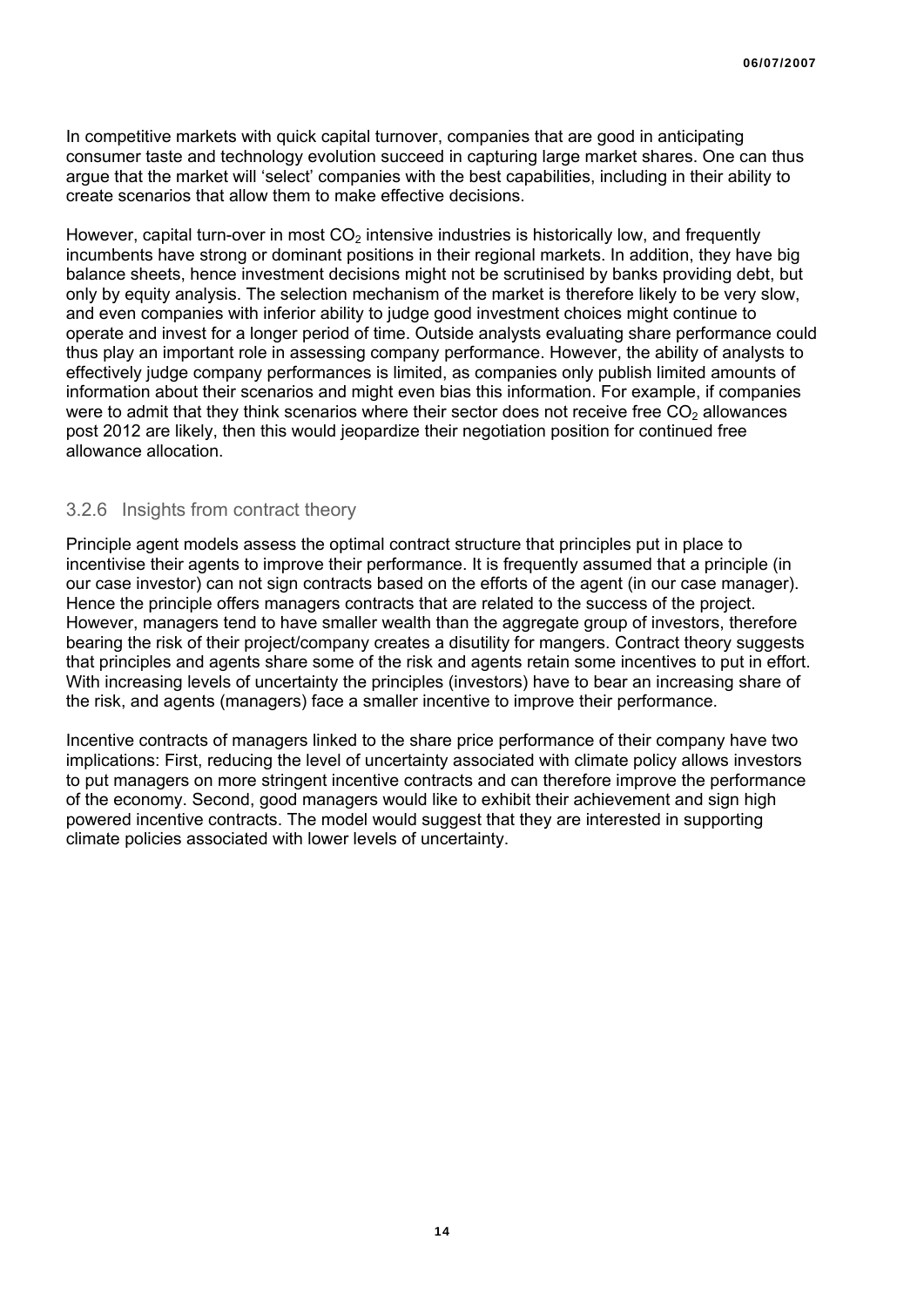## **3.3 Summary of methodologies applied**

| Approach of assessing<br>uncertainty    | Timing of investment<br>decision                                                                                                                                        | Technology choice of<br>investment decision                                                                                                                   |  |  |
|-----------------------------------------|-------------------------------------------------------------------------------------------------------------------------------------------------------------------------|---------------------------------------------------------------------------------------------------------------------------------------------------------------|--|--|
| Real option of waiting                  | Delay overall investment                                                                                                                                                | Use quick, low capital cost<br>fixes, with diverse Carbon<br>implications                                                                                     |  |  |
| <b>CAPM</b>                             | Uncertain $CO2$ prices<br>increase risk premium<br>required and thus capital<br>costs.                                                                                  | <b>Biases against</b><br>technologies with high<br>capital and low fuel costs                                                                                 |  |  |
| Leveraging capital                      | Uncertain CO <sub>2</sub> policies can<br>reduce access to bonds                                                                                                        | <b>Biases against</b><br>technologies with high<br>capital and low fuel costs                                                                                 |  |  |
| System dynamics (cyclical<br>behaviour) | Peaky                                                                                                                                                                   | Undermines organic<br>growth/learning by doing<br>for new technologies.<br>Preference for technology<br>with short lead times.                                |  |  |
| Fundamental analysis                    | Uncertainty reduces<br>credibility of long-term<br>targets and results in<br>overall more uncertainty<br>complicating and delaying<br>investments                       | Uncertainty reduces<br>credibility of long-term<br>targets and thus incentives<br>to invest in low Carbon<br>technologies                                     |  |  |
| Scenario analysis                       | Uncertainty reduces<br>credibility of policy<br>scenarios and results in<br>overall more uncertainty<br>complicating and delaying<br>investments                        | Retaining scenarios with<br>limited climate policy puts<br>low Carbon investments at<br>risk and allows<br>management to continue<br>executing BAU strategies |  |  |
| Implications from contract<br>theory    | High level of uncertainty makes evaluation and<br>incentivisation of manager and company performance<br>more difficult, favouring incumbent actors and<br>technologies. |                                                                                                                                                               |  |  |

## **4 Conclusion**

Uncertainty about the evolution of climate policy and Carbon prices is to a large extent related to the regulatory uncertainty about the decisions of government. This poses a trade off for governments:

- By increasing their commitment, and defining intermediary targets (both for intermediary time steps and individual sectors) they reduce the regulatory uncertainty and thus facilitate private sector investment decisions into low Carbon technologies
- This does however restrain future policy flexibility and the ability to respond to new information.

The discussions suggest that in the absence of more specific commitments in addition to a 2020 emission reduction target it might be difficult for the private sector to take forward several of the low Carbon technologies and projects. This suggests that early commitment is required to deliver emission reductions, even where this might reduce some policy flexibility.